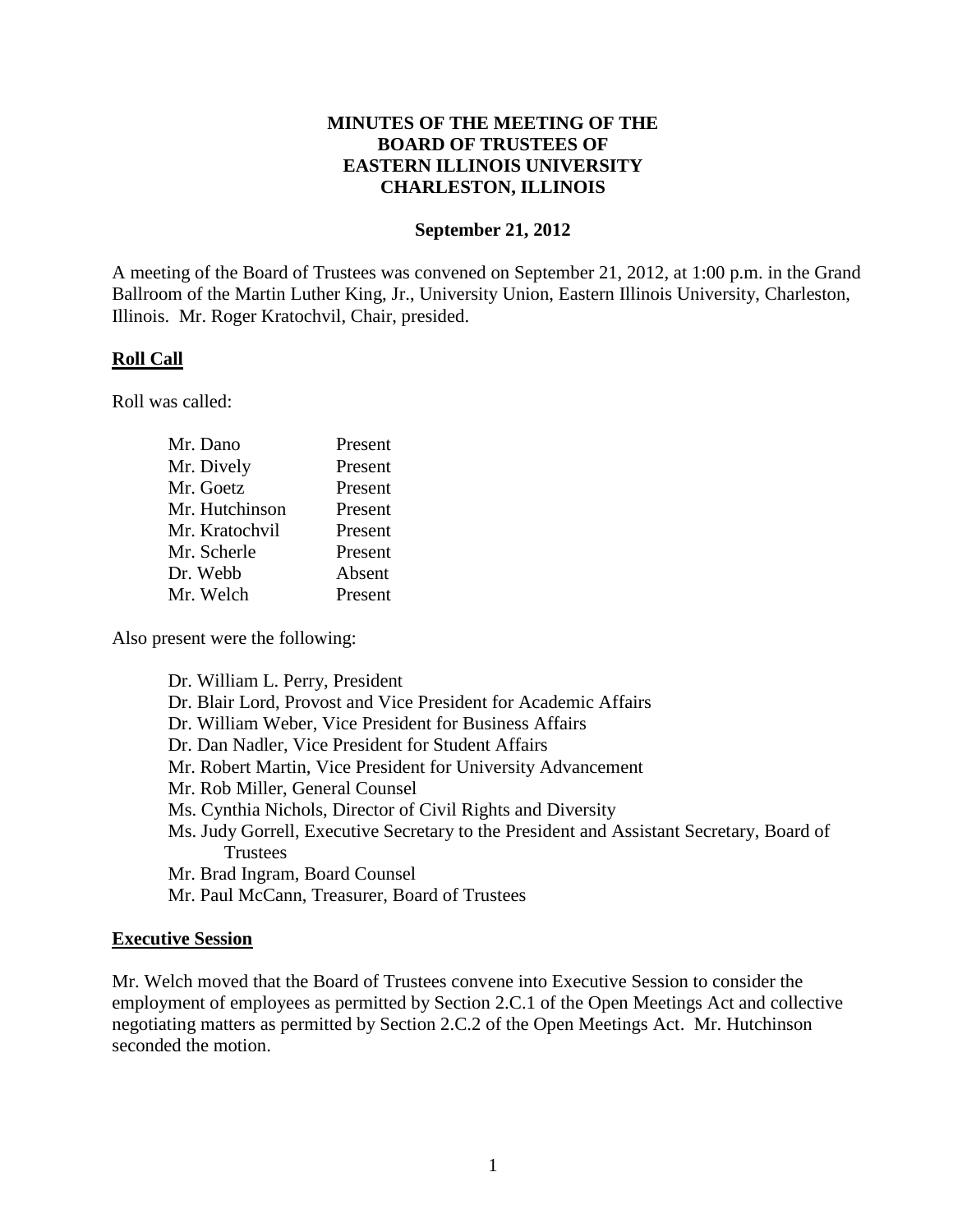Roll was called and the vote was as follows:

| Yes |
|-----|
| Yes |
| Yes |
| Yes |
| Yes |
| Yes |
| Yes |
|     |

Motion carried.

Mr. Dively moved to return to Open Session. Mr. Scherle seconded the motion.

Roll was called and the vote was as follows:

| Mr. Dano       | Yes |
|----------------|-----|
| Mr. Dively     | Yes |
| Mr. Goetz      | Yes |
| Mr. Hutchinson | Yes |
| Mr. Scherle    | Yes |
| Mr. Welch      | Yes |
| Mr. Kratochvil | Yes |
|                |     |

Motion carried.

#### **Action Items**

1. Mr. Dano moved to approve the minutes of the Board Meeting on June 18, 2012. Mr. Hutchinson seconded the motion.

Roll was called and the vote was as follows:

| Yes |
|-----|
| Yes |
| Yes |
| Yes |
| Yes |
| Yes |
| Yes |
|     |

Motion carried.

2. Mr. Goetz moved to approve minutes from the Board retreat held on June 23, 2012. Mr. Dively seconded the motion.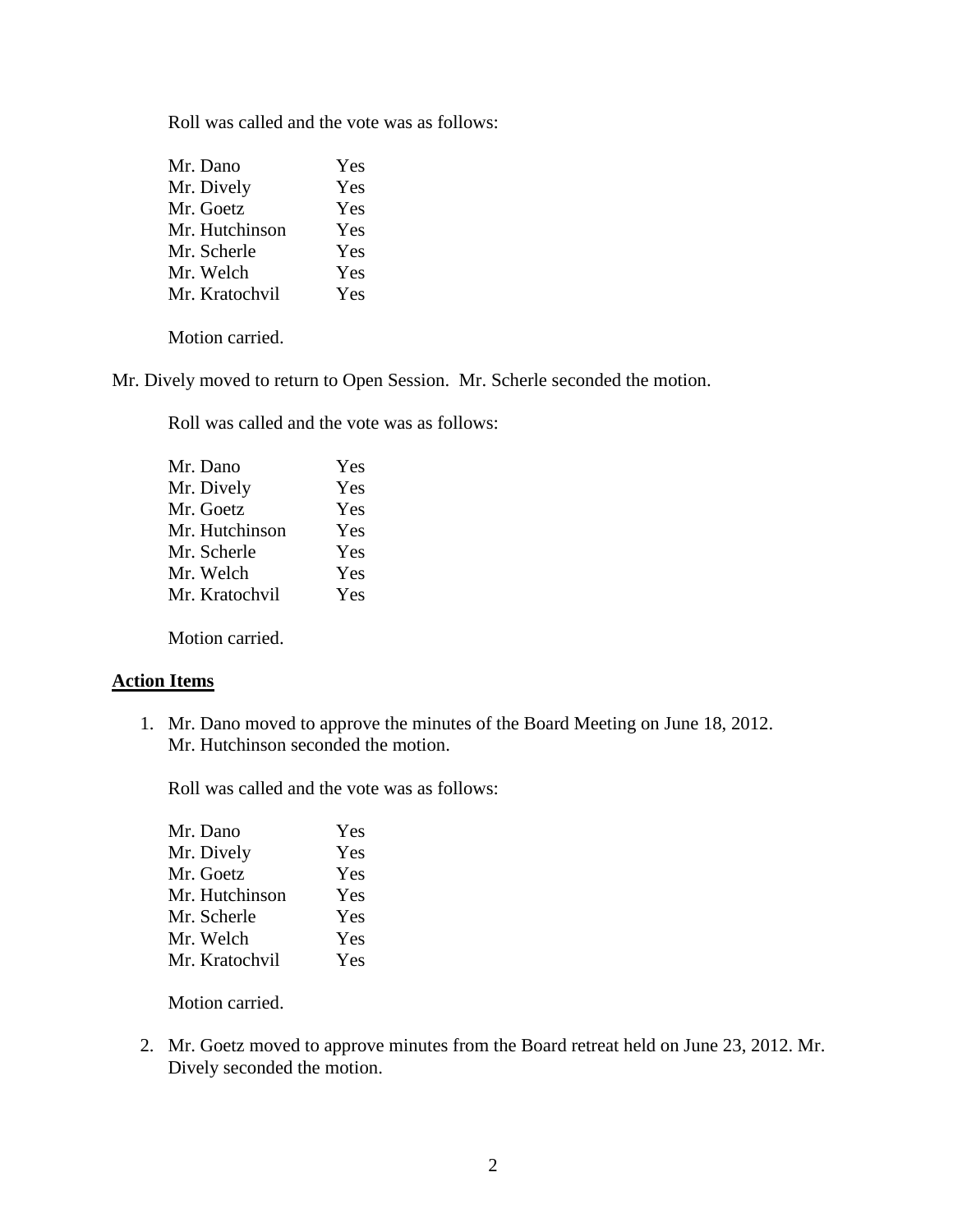Roll was called and the vote was as follows:

| Mr. Dano       | Yes |
|----------------|-----|
| Mr. Dively     | Yes |
| Mr. Goetz      | Yes |
| Mr. Hutchinson | Yes |
| Mr. Scherle    | Yes |
| Mr. Welch      | Yes |
| Mr. Kratochvil | Yes |

Motion carried.

3. Mr. Dively moved to approve the purchase of Cisco Wireless Networking Equipment at a cost of \$305,169.50 from OM Office Supply, Mechanicsburg, PA. The source of funds is local funds. Mr. Welch seconded the motion.

This item is for the purchase of Cisco network Ethernet switch equipment, cables, and connectors.

Roll was called and the vote was as follows:

| Mr. Dano       | Present |
|----------------|---------|
| Mr. Dively     | Yes     |
| Mr. Goetz      | Yes     |
| Mr. Hutchinson | Yes     |
| Mr. Scherle    | Yes     |
| Mr. Welch      | Yes     |
| Mr. Kratochvil | Yes     |

Motion carried.

4. Mr. Dano moved to approve the purchase of Library Books and Electronic Resources at a cost not to exceed \$725,000.00 from EBSCO Industries Inc., Cary. IL. The source of funds is appropriated funds. Mr. Scherle seconded the motion.

This purchase includes books, journals, databases, abstracts, indexes, yearbooks and newspapers, but is primarily for periodicals. The information included in the books and periodicals is for the support of student and faculty research in all academic disciplines.

Roll was called and the vote was as follows:

| Mr. Dano       | Yes |
|----------------|-----|
| Mr. Dively     | Yes |
| Mr. Goetz      | Yes |
| Mr. Hutchinson | Yes |
| Mr. Scherle    | Yes |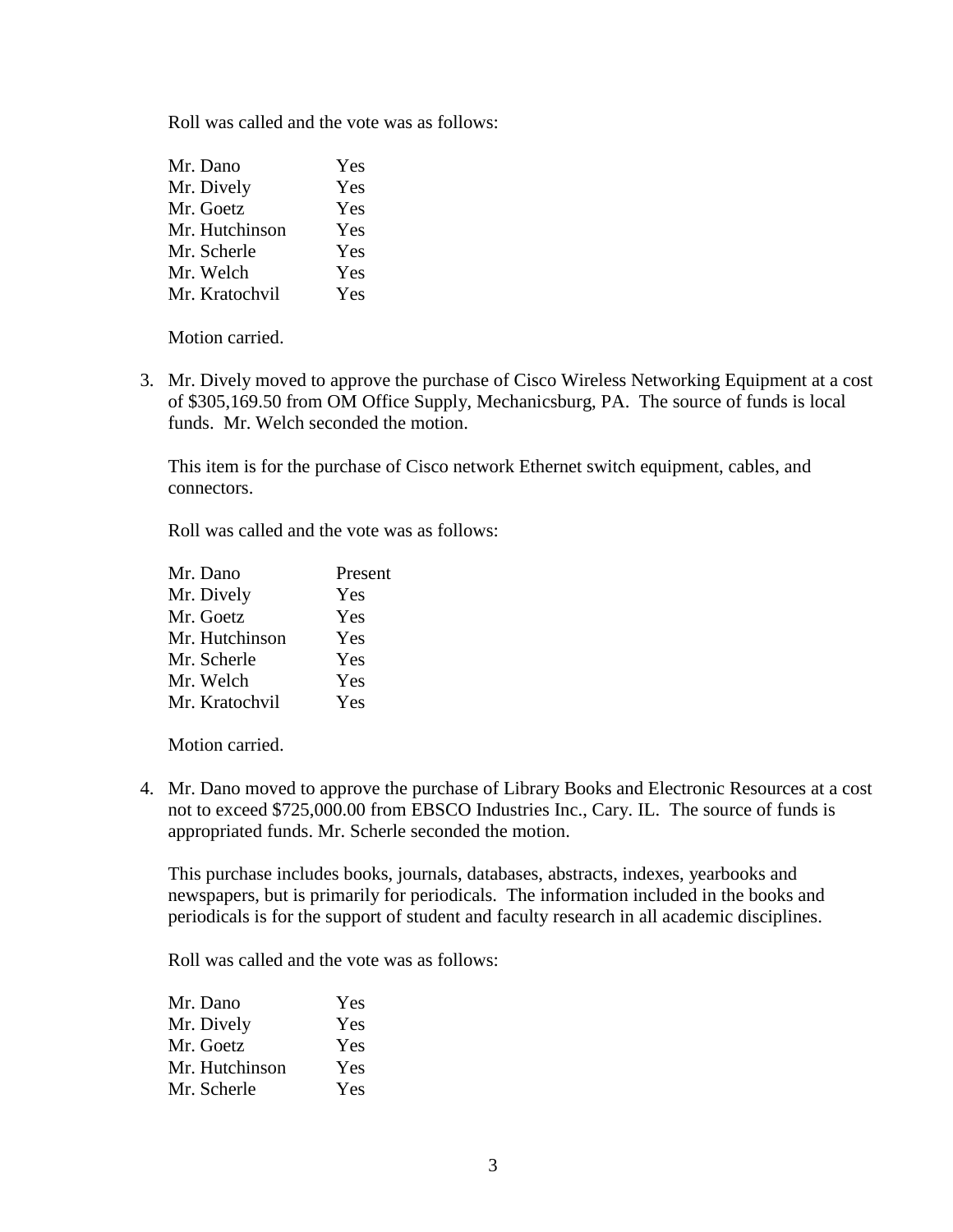Mr. Welch Yes Mr. Kratochvil Yes

Motion carried.

5. Mr. Welch moved to approve Contract Renewal and Successor Agreement of the International Union of Operating Engineers, Local 399. Mr. Dano seconded the motion.

The tentative agreement was ratified on August 21, 2012 and is effective August 1, 2012 through July 31, 2014. The bargaining unit employees, approximately 11, will receive 1.25% wage increase for each year of the agreement. The estimated cost of the increases effective August 1, 2012 -- \$9,880.00 and effective August 1, 2013 -- \$10,317.00. In addition to a wage increase, changes to the contract include revised shift schedules and an update to the Memorandum of Understanding for one person operations in the plant.

Roll was called and the vote was as follows:

| Yes |
|-----|
| Yes |
| Yes |
| Yes |
| Yes |
| Yes |
| Yes |
|     |

Motion carried.

6. Mr. Hutchinson moved to approve the Contract Renewal – Wage Opener of the Teamsters Local #26. Mr. Dively seconded the motion.

The Teamsters Contract is in effect from July 1, 2010 through June 30, 2013. Year three beginning July 1, 2012, included a wage opener clause. The Teamsters ratified the tentative agreement on Thursday, July 19, 2012. The bargaining unit employees, approximately 20, will receive 1% across-the-board wage increase for year three of the Agreement and the estimated cost of the increases effective July 1, 2012 is \$7,800.00.

Roll was called and the vote was as follows:

| Mr. Dano       | Yes |
|----------------|-----|
| Mr. Dively     | Yes |
| Mr. Goetz      | Yes |
| Mr. Hutchinson | Yes |
| Mr. Scherle    | Yes |
| Mr. Welch      | Yes |
| Mr. Kratochvil | Yes |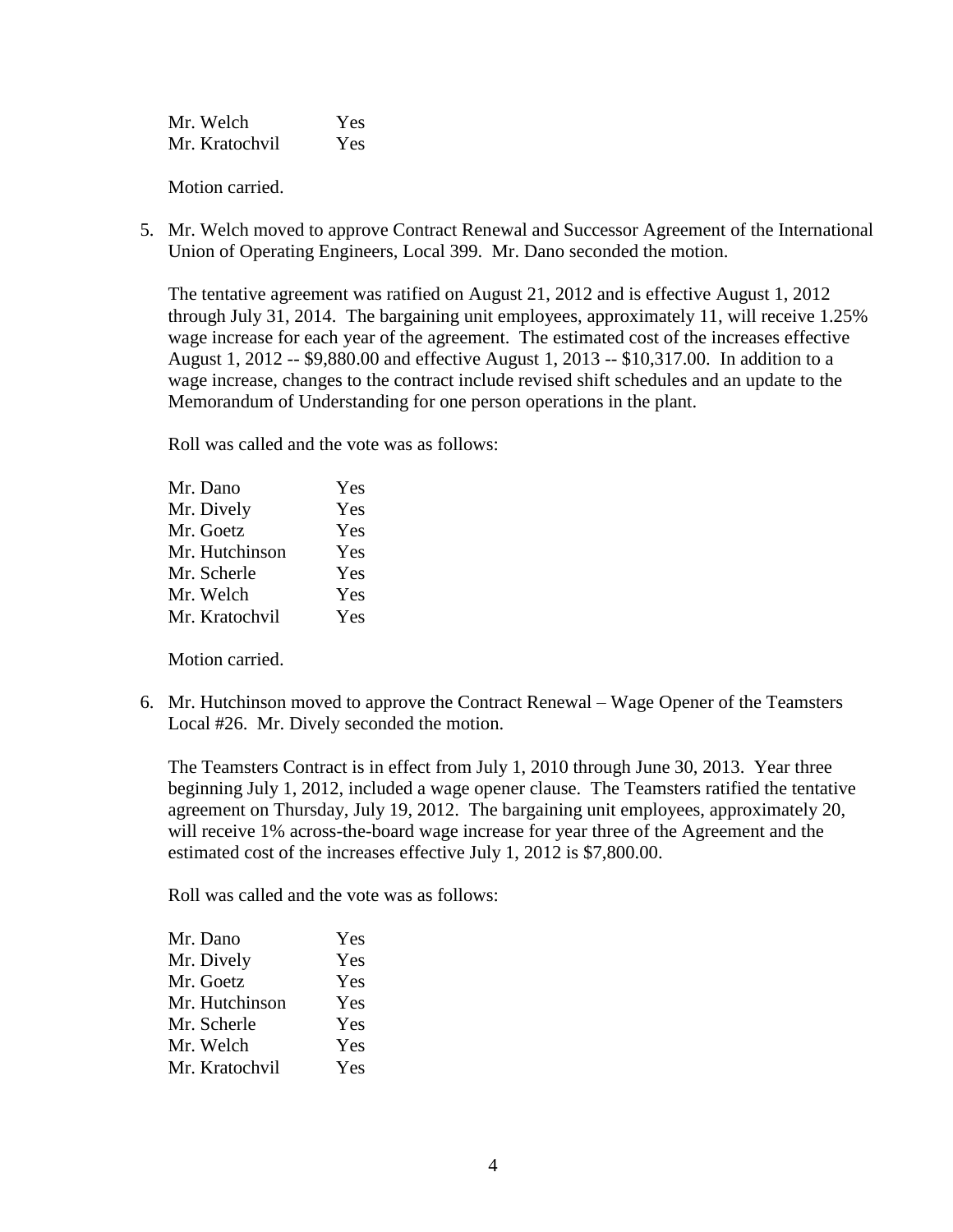Motion carried.

7. Mr. Dano moved to approve the Contract Renewal and Successor Agreement of the University Professionals of Illinois (UPI), Local #4100. Mr. Hutchinson seconded the motion.

The tentative agreement for UPI was ratified on September 17, 2012 and is effective September 1, 2012 through August 31, 2016. The bargaining unit employees, approximately 659, will receive a 1.5% across-the-board wage increase plus merit pay formulas for each year of the agreement. The estimated cost for FY 13 is \$1,148,150, for FY 14 is \$1,213,898, for FY 15 is \$1,235,634, and for FY 16 is \$1,257,748.

Roll was called and the vote was as follows:

| Yes |
|-----|
| Yes |
| Yes |
| Yes |
| Yes |
| Yes |
| Yes |
|     |

Motion carried.

8. Board Policy Amendment Proposal (First Reading)

The following is being presented as a "First Reading." The proposal is to amend or remove the following section of Board Regulation I.F.3:

Public comment would not be approved on disputed matters that are being addressed in internal university processes such as grievances, student judicial proceedings, pending bids, labor negotiations.

9. Mr. Goetz moved to review and complete the Ohio Valley Conference Governing Board Certification Form for Academic Year 2012 - 13. Mr. Scherle seconded the motion.

Roll was called and the vote was as follows:

| Yes |
|-----|
| Yes |
| Yes |
| Yes |
| Yes |
| Yes |
| Yes |
|     |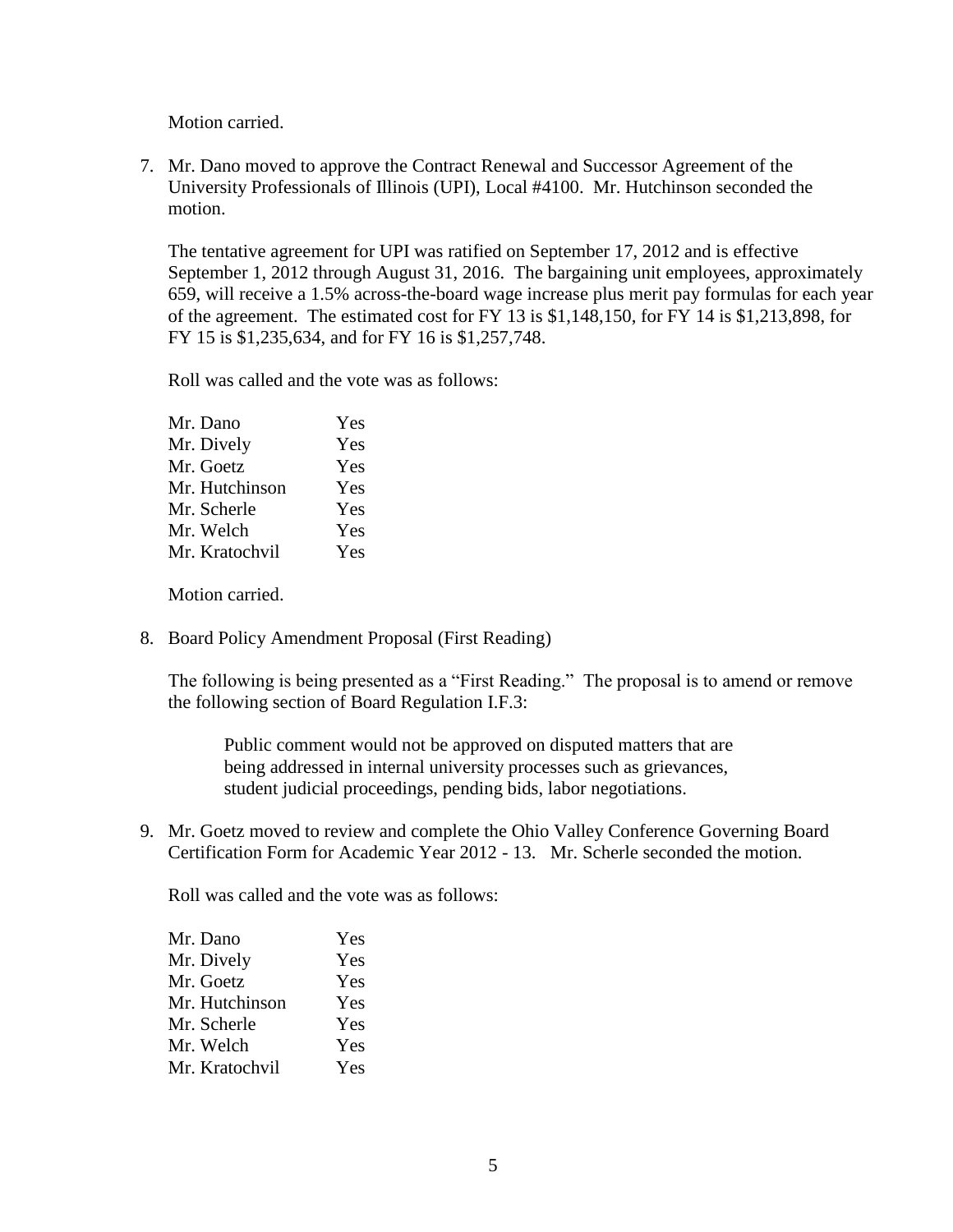Motion carried.

# **Information Items**

# **President's Report**

# **Intercollegiate Athletics Report**

A video presentation highlighted some accomplishments in Intercollegiate Athletics over the past year. Last year student athletes continued to meet the established 3.0 GPA departmental goal in an academic year with an average GPA between all sports and genders of 3.065. Student athletes also completed more than 250 hours of community service during the year. The athletic department also raised more than \$260,000 at the athletic director's GALA and netted more than \$100,000 at the annual Spring Fling. The goals for this year include: 1) continue to enhance academic opportunities for student athletes; 2) develop a method to better track and forecast the financial picture of the department; 3) develop a technology plan for the department.

# **Title IX Compliance Report**

Eastern's Office of Civil Rights and Diversity collects survey data and other types of information as part of a process used to monitor whether the university is providing equal opportunities for its female students in intercollegiate athletics. Surveying students regarding their interests and abilities to compete in intercollegiate athletics is referenced in the university's NCAA Gender Equity Plan and is recommended by the U.S. Office for Civil Rights.

As part of this ongoing monitoring process, Eastern's Office of Civil Rights and Diversity analyzed responses from 95% of the female first-time freshmen, and 84% of female transfer students who completed Title IX Interests and Abilities surveys during the 2012 summer orientation process. This data is collected through an online survey system that is maintained by the Civil Rights Office on campus and is one of a number of indicators used as part of the ongoing process to assess compliance with Title IX.

# **Report from Board Chair**

No report

# **Committee Reports**

Executive/Planning Committee – Provost Lord discussed the Undergraduate Recruiting Plan for the class entering EIU in Fall 2013. Dr. Lord provided the Trustees with two documents, "Key Strategies to Improve Undergraduate Enrollment at EIU in Fall 2013 and Beyond" and "Fall 2013 EIU Recruitment Goals & Initiatives."

Because EIU operates in a fiscal environment of declining direct general revenue appropriations and the very real possibility of additional significant reductions in general revenue support, Dr. Perry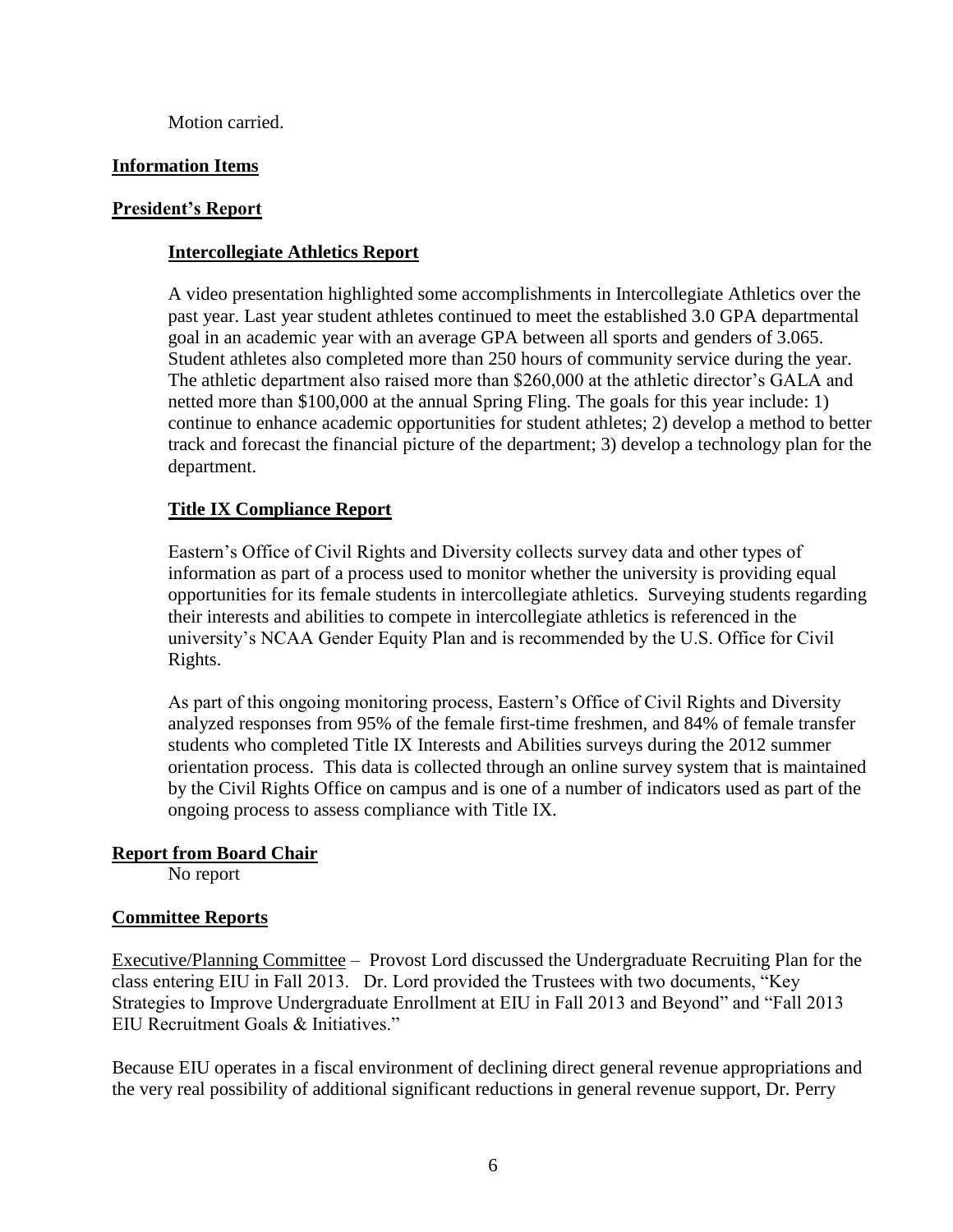discussed conducting an analysis of all university programs. The purpose of this effort is to provide a guide for reshaping EIU so that it will emerge stronger as an academic institution.

In addition, Mr. Miller summarized the Freeh Report for the Trustees and Dr. Perry distributed information and provided an update of the NCAA Rules Working Group. Also, Dr. Perry reminded the Trustees that the 2013 National Conference on Trusteeship is April 21, 2013 through April 23, 2013 in San Francisco.

Board Relations Committee – Ryan Gibson gave a demonstration of the My EIU and the Office of Admissions website.

Finance/Audit Committee – Ms. Becky Litton, Interim Director of Internal Auditing, informed the Committee on the status of the Annual Audit Plan. The Committee discussed the two purchase approvals on the agenda – Cisco Wireless Networking Equipment and Library Books and Electronics Resources. It was noted that EIU's Board Regulations do not require Board approval for purchase of library books, but Board approval is required for the purchase of electronic resources. The Committee discussed some type of report showing the status of current operations in comparison to the budgets.

## Board Regulations – No report

Academic and Student Affairs Committee – Dr. Diane Jackman, Dean of the College of Education, discussed recent changes to the Basic Skills Test/Test of Academic Proficiency (TAP). In addition, Dr. Jackman explained that a drop in enrollment in the College of Education is from students being deterred from entering the field of education because of the financial struggles of school districts and subsequent job insecurity for new educators.

Dr. Lord shared a timeline for the University's upcoming Higher Learning Commission Self-Study. The framework for the self-study will be laid in 2012. Dr. Bob Augustine, Dean of the Graduate School, has agreed to serve as the administrative co-chair. A faculty co-chair will be selected, followed by the selection of a five-member steering committee.

Dr. Nadler reported on the success of the "move-in weekend," which included: Move in, Prowl, Convocation, Eastern Reads, and Student Community Service Jumpstart 2 G.I.V.E. Dr. Nadler discussed additional items including: the Good Neighbor Program, Family Weekend, Homecoming, an Athletic Update, and OVC Governing Board Certification Form.

Mr. Welch noted that there will be a panel discussion on dual credits in October.

#### **Reports from Constituencies**

Faculty Senate – No report

Staff Senate – No report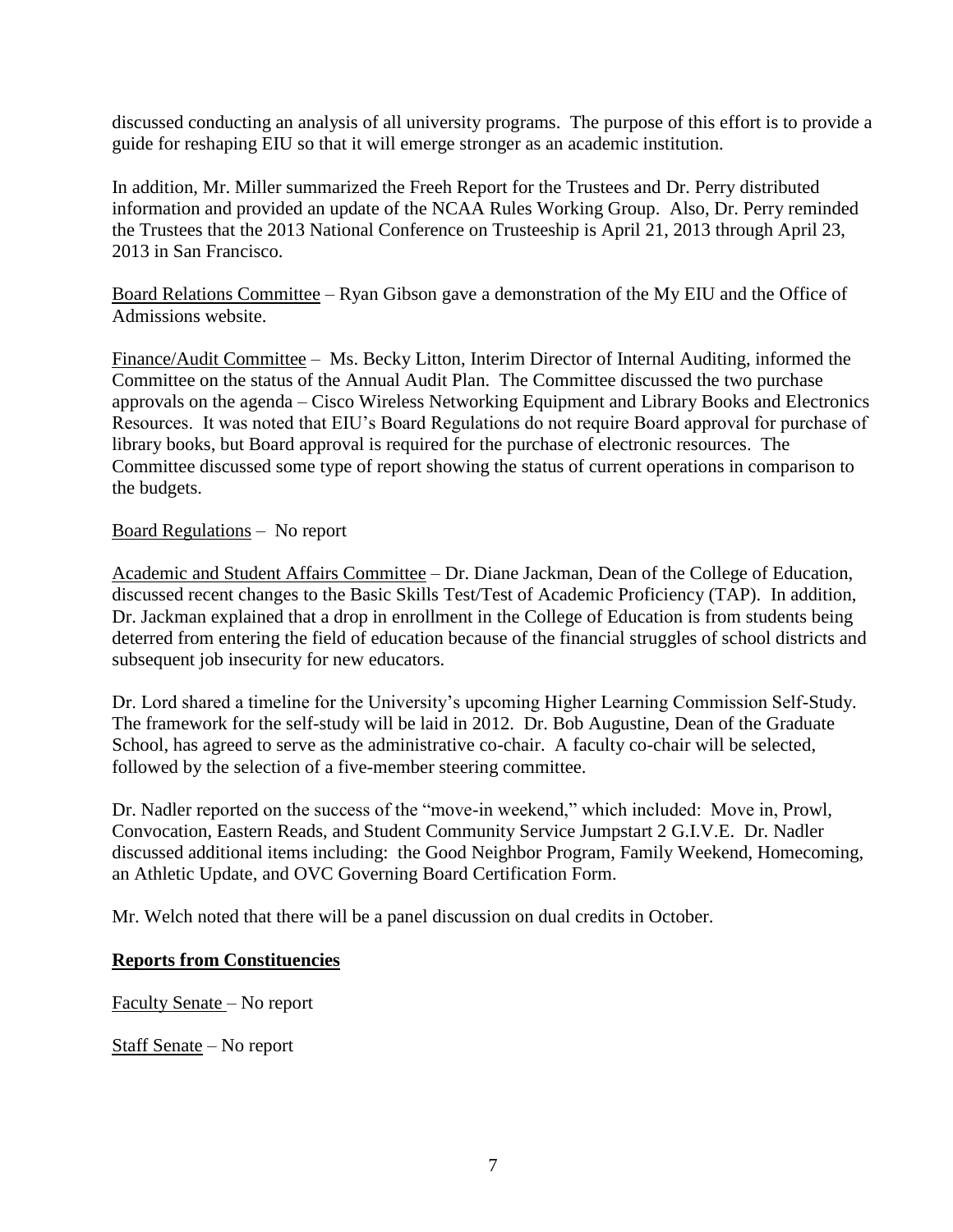Student Government – Ms. Kaylia Eskew reported that Student Government has welcomed 21 new senators who have quickly learned the ways of the Student Government Association. The Exec Board and the senators have a number of events coming up in the near future and have been focused on filling their numerous appointments to ensure student representation across campus.

#### **Summary of Purchases \$100,000 - \$249,999**

| <u>Vendor</u>                                                           | <b>Type of Purchase</b>                                                              | <b>Bids</b>    | <b>Amount</b> |
|-------------------------------------------------------------------------|--------------------------------------------------------------------------------------|----------------|---------------|
| Advanced Microelectronics Inc Computer maintenance for<br>Vincennes, IN | FY2013                                                                               | (A)            | \$148,986.19  |
| Heyl Royster Voelker and<br>Allen<br>Peoria, IL                         | Legal Services for FY2013                                                            | (B)            | \$150,000.00  |
| <b>Netech Corporation</b><br>Peoria, IL                                 | <b>Cisco SMARTnet Maintenance</b><br>for FY2013                                      | 9              | \$141,787.87  |
| Oracle USA Inc<br>Redwood Shores, CA                                    | Annual maintenance of Oracle<br>Database and Internet Application<br>Server software | (A)            | \$130,498.27  |
| Pepsi MidAmerica<br>Marion, IL                                          | FY2013 supply of soft drinks for<br>campus                                           | (B)            | \$188,250.00  |
| <b>SHI</b> International Corp<br>Somerset, NJ                           | Annual maintenance for Cisco<br>IronPort Anti-spam software                          | (A)            | \$103,634.61  |
| Sophia Higher Education Inc<br>Malvern, PA                              | Annual contract payment for<br><b>Banner</b> software                                | (A)            | \$278,623.00  |
| Thyssenkrupp Elevator Co.<br>Peoria, IL                                 | Replacement of elevator hoists<br>in Carman Hall North and South                     | $\overline{2}$ | \$141,600.00  |
| William F Brockman Co.<br>Jerseyville, IL                               | Edible and non-edible items for<br>resale in Dining Halls and Food<br>Court          | $\mathfrak{2}$ | \$175,000.00  |
| Yankee Book Peddler<br>Contoocook, NH                                   | Library books                                                                        | (C)            | \$275,000.00  |
|                                                                         |                                                                                      |                |               |

(A) Renewal (B) Option year of renewal

(C) Exempt from bidding